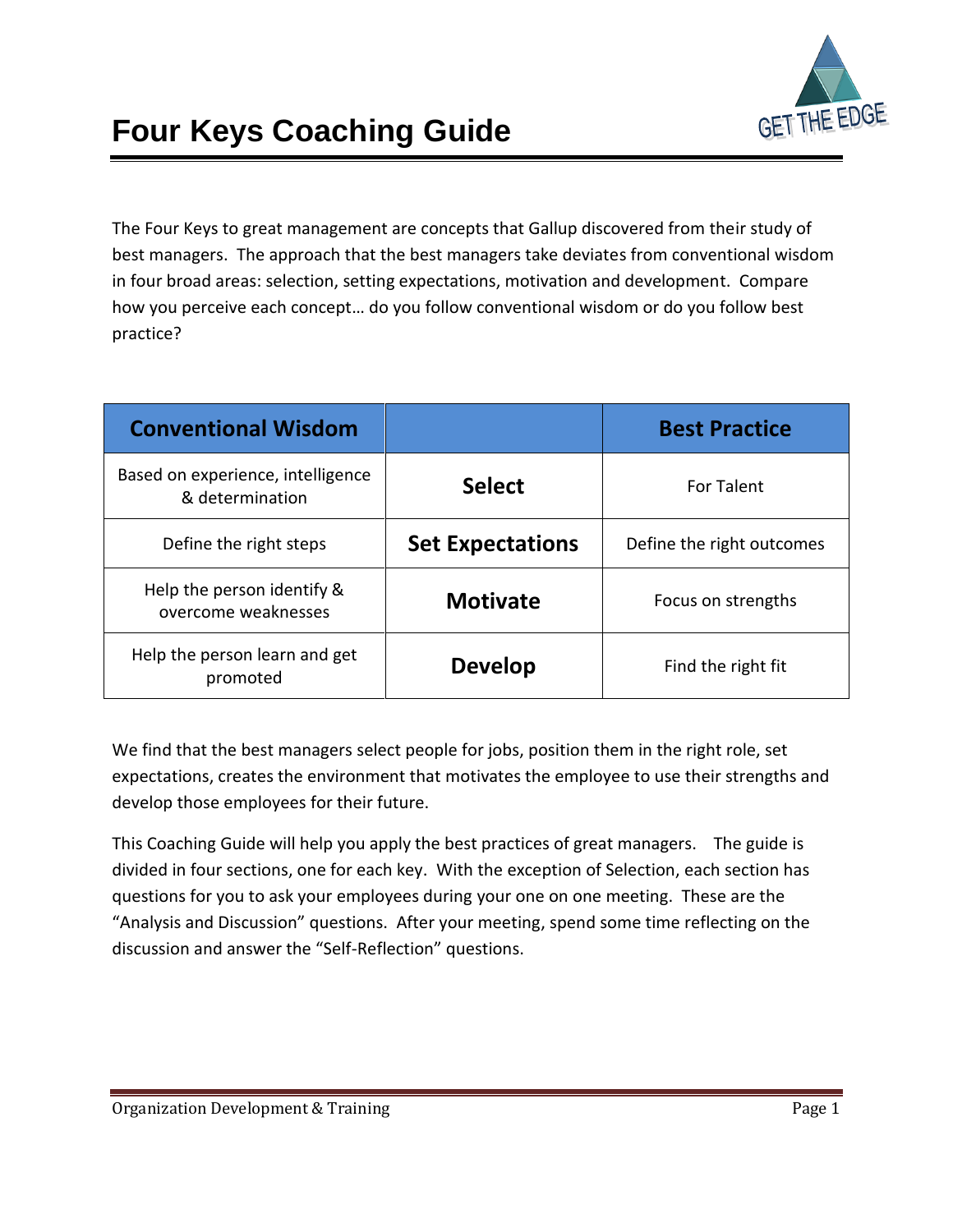## **Select for Talent**

When selecting for talent, the manager must first identify the talents needed for the particular role they are hiring for. It is important to understand the difference between skills, knowledge and talent. Here are some quick definitions.

**Skills** are defined at the basic steps to a given activity; the how-to's. These can be taught.

**Knowledge** is defined as what you are aware of; it is acquired understanding.

**Talent** is the range of performance. It is the naturally recurring pattern of thought, feeling or behavior that can be productively applied. For example, in basketball, you can learn the skills to dribble, but you can't be taught how to play like Michael Jordon.

To get started, study your best. What is it that they do differently than the rest? What talents do they have that the others do not? Identify the talents.

Ask talent questions to a few of your best employees and a few of the "rest". Is there a difference in the way they responded? Was this difference consistent? If so, then it is a good question. If they don't, it might not be worth asking.

Ask the question to all new applicants. Record what they say and after they've been hired, check back to see if the people who performed well answered the question in a consistent way.

### *"Which are the right questions to ask?"*

1. **Make sure the Talent Interview stands alone.**

This interview has one purpose: to discover the candidates recurring patterns of thought, feelings and behaviors and determine if they match the job. The talent interview should mirror what he will face on the job behaviorally. On the job, he will face many situations every day to which he could respond any number of ways. How consistently he responds will be his performance.

**2. Ask a few open-ended questions and then try to keep quiet.** A person's unaided response to an open-ended question is powerfully predictive. Trust it, no matter how much you might want to hear something else.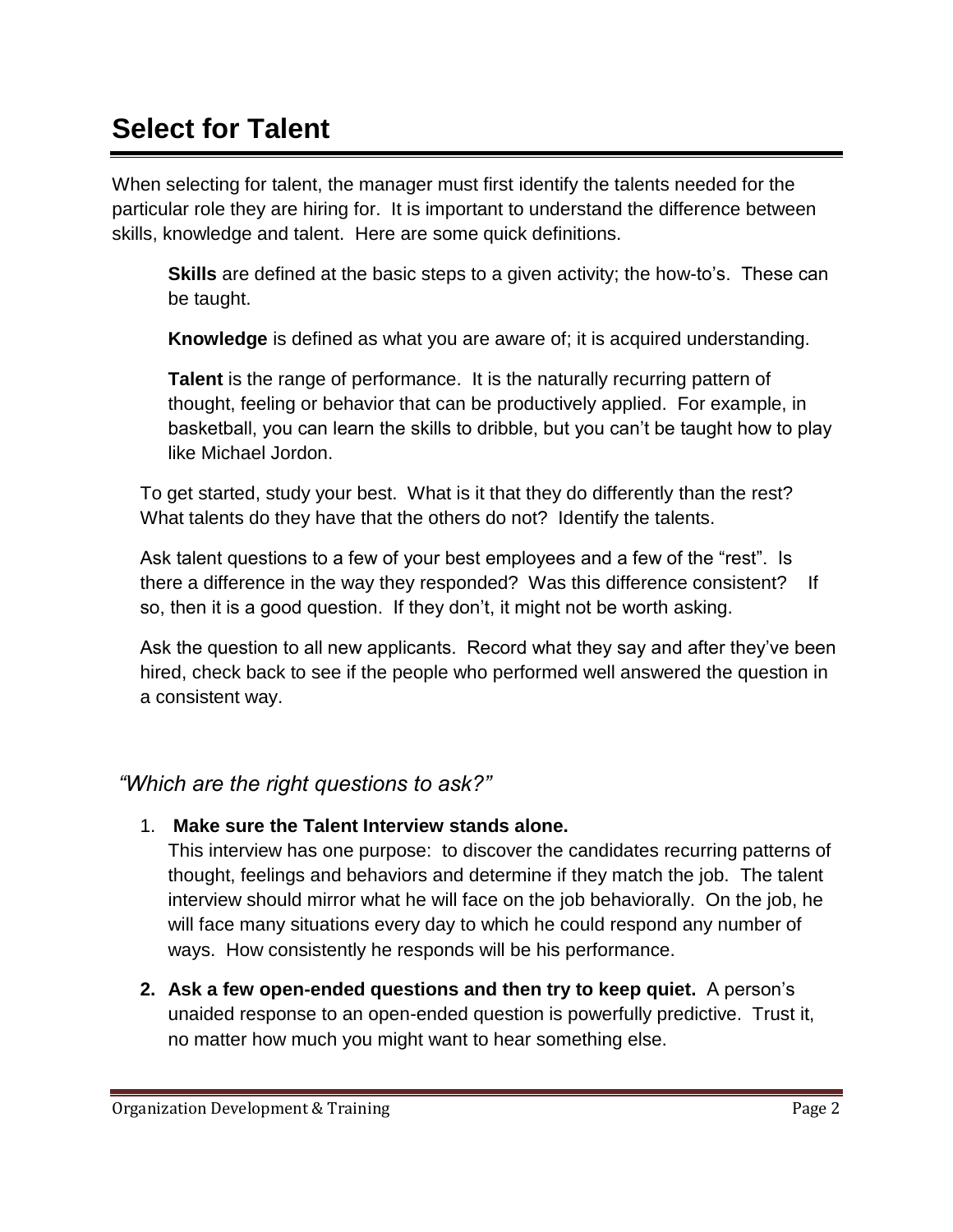**3. Listen for specifics.** Past behavior is the best predictor of future behavior; therefore you will want to use behaviorally-based interview questions. Questions that begin with "tell me about at time…" The specifics you want to listen for are about time, person, or event. For behaviorally based interview questions, visit our website at

[http://www.hopkinsmedicine.org/jhhr/OrganizationDevelopmentandTraining/Lead](http://www.hopkinsmedicine.org/jhhr/OrganizationDevelopmentandTraining/Leadership/interviewingguides) [ership/interviewingguides](http://www.hopkinsmedicine.org/jhhr/OrganizationDevelopmentandTraining/Leadership/interviewingguides)

#### **4. Clues to talent.**

- a. **Rapid learning.** Ask the candidate what kinds of roles she has been able to learn quickly, what kind of activities come easily to her.
- **b. Satisfactions.** Ask what his greatest satisfaction is, what kinds of situations give him strength, what he finds fulfilling.
- **5. Know what to listen for.** It's ok to have your favorite questions; you just need to know how the best answer that question. Then listen for that answer.

The concept of talent applies to everything that great managers do. However, the activity of selecting for talent is separate. It occurs when you make the hiring decision. This key can be easily separated from the other three keys. The other three keys: defining the right outcomes, focusing on strengths and finding the right fit are all interwoven and are dependent on the person. Great managers turn all three keys at the same time, all the time.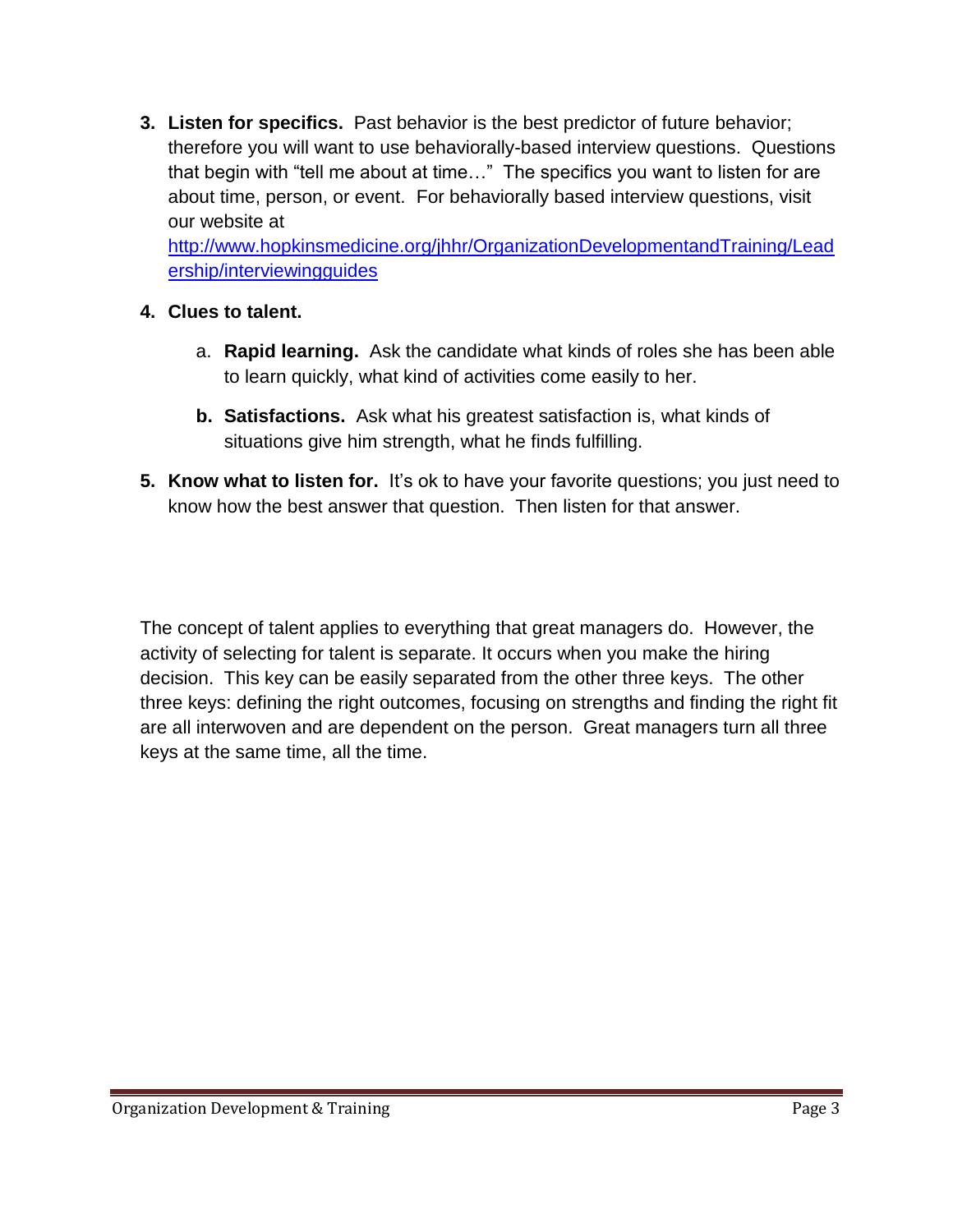## **Setting Expectations: Define the Right Outcomes**

Before being able to hold your staff accountable, they need to know the rules of the game. This is one of the first things that need to happen as you hire new employees. As the manager, you need to be outcomes oriented. Find ways to measure the outcomes and performance will improve. Don't settle for mediocre. You very often get what you expect.

#### **Analysis and Discussion:**

- What do you believe you get paid to do?
- What do you want to accomplish in your current role?
- What do you want to accomplish in the future?
- What do you think I expect of you and how can we determine whether or not you are meeting these expectations?
- What do you expect of me (the manager)?

#### **Self – Reflection Questions**

- How does their understanding of what they get paid to do compare to what you think?
- How clear is this individual's goals?
- How could you support this individual in reaching their goals?
- Does this individual accurately understand what you expect?
- Are the individual's expectations of you clear and realistic?
- How can you help this individual measure the outcomes of these expectations?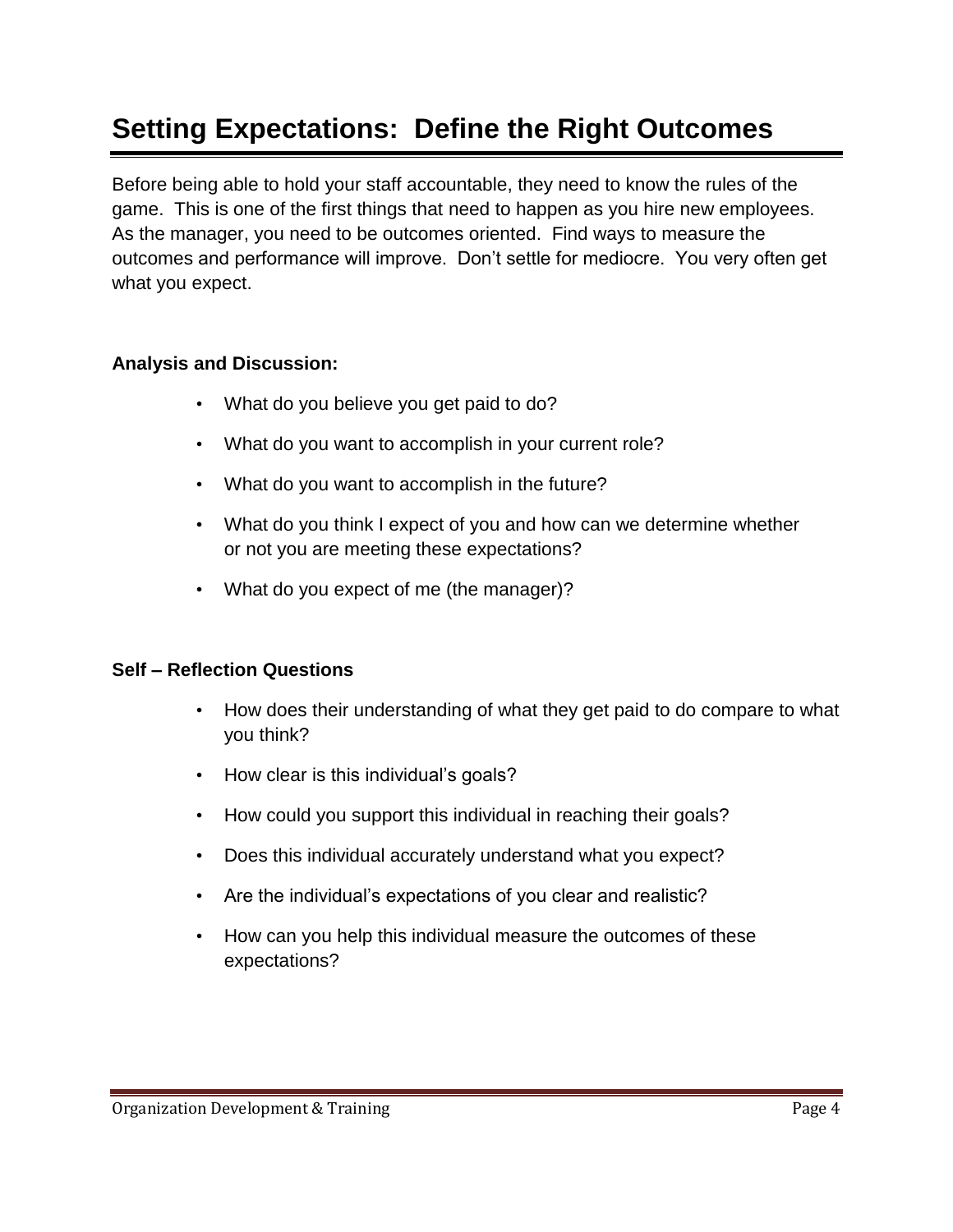## **Motivation: Focus on Strengths**

Don't try to perfect each person, instead help each person cultivate his or her talents. Help them become more of who they are. Be drawn to each person's differences and capitalize on them. "If at first you don't succeed, try, try again" is a phrase we are all familiar with. However, great managers realize this is ineffective. We can't all be Michael Jordon, no matter how hard we try.

Begin talking with your staff member by using the Strengths Tool in Appendix A. It is a template that guides the two of you through a discussion of strengths and weaknesses.

#### **Analysis and Discussion:**

- What is most satisfying about your work?
- What about your work motivates you the most?
- What was the best recognition you ever received?
- When you achieve your goals, how would you like to be recognized?
- When you are successful, whom do you want to know it?

#### **Self-Reflection**

- How can you link this individual's motivators and satisfiers to recognition?
- What strengths lead to achievements for this individual?
- How do you plan to recognize this individual?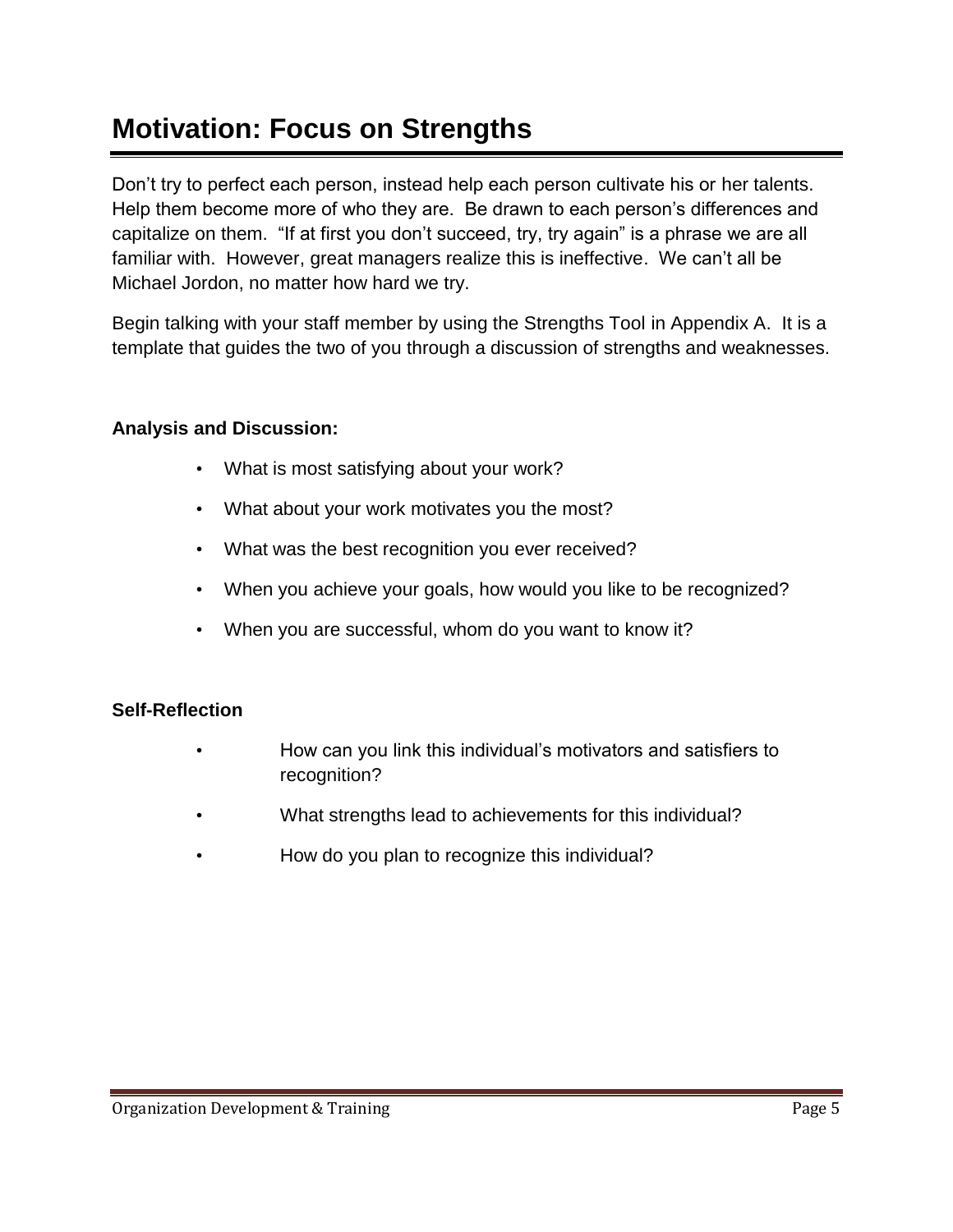## **Developing: Find the Right Fit**

To engage a person it is important to help the individual find the right role for them. We are often miscast into roles for a myriad of reasons. Sometimes a person is miscast because they performed their previous role exceptionally well, they were promoted. More often than not, people get promoted to a level of incompetence. As a manager, you need to find out how you can keep a person focused on doing what they do best to develop and promote them horizontally.

#### **Analysis and Discussion:**

- Does this role thrill you? What does or doesn't thrill you?
- What parts of this role did you learn quickly?
- What about this role brings you strength and satisfaction?
- Is there a particular skill or knowledge you would like to acquire? What is the best way for you to acquire it?
- How often do you think you and I should get together to discuss how things are going?
- How should we measure your progress?

#### **Self-Reflection**

- How can you help this individual create opportunities to acquire the skills and/or knowledge they have identified?
- How do/could you define this individual's progress through clear numbers and measurement?
- How can you create "levels" of achievement within their existing role?
- What actions will you take to enhance the productivity and engagement of this individual?